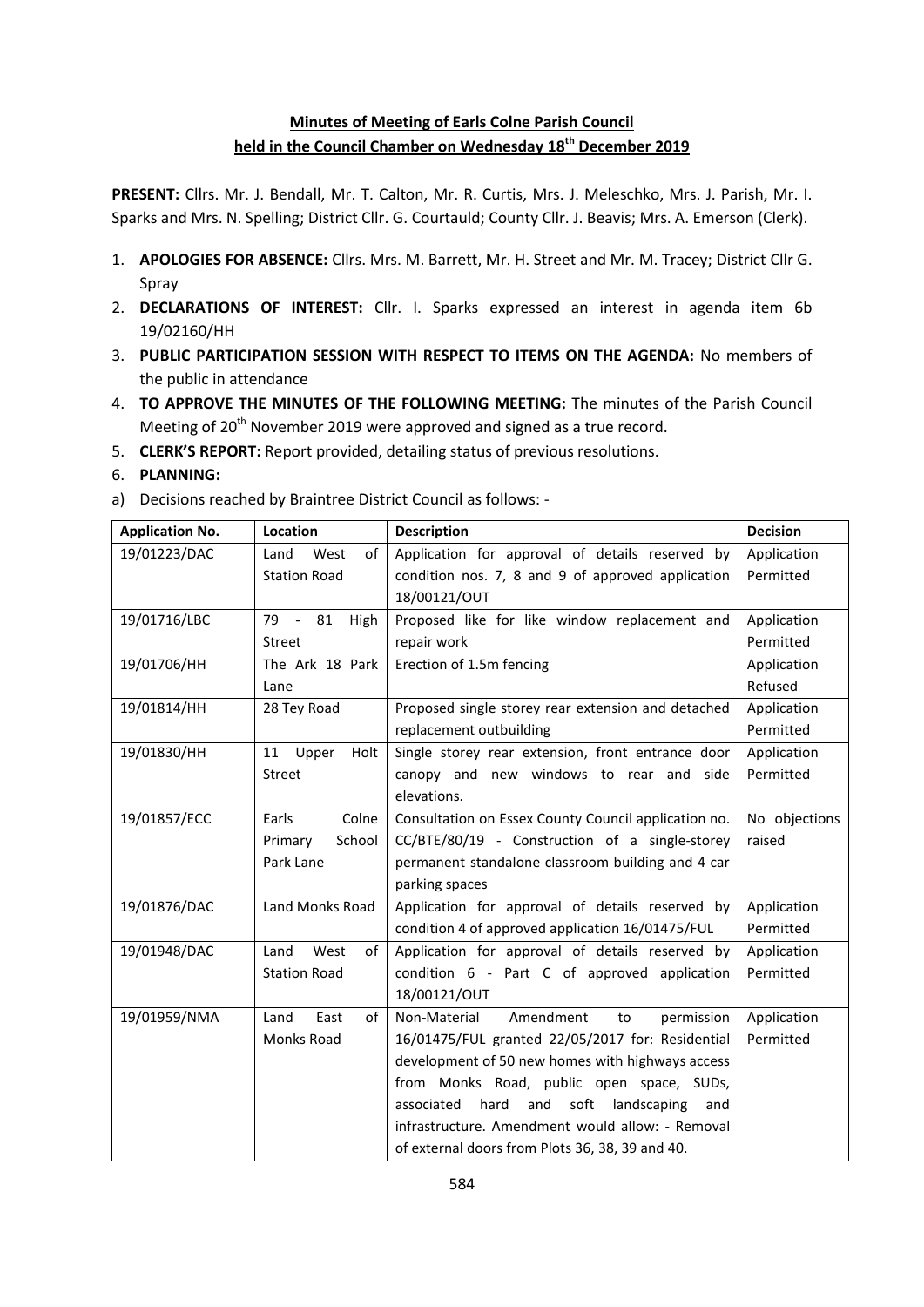| <b>Application No.</b> | Location           | <b>Description</b>                                               | <b>Decision</b> |
|------------------------|--------------------|------------------------------------------------------------------|-----------------|
| 19/01990/AGR           | The Cart<br>Lodge, | Application for prior notification of agricultural or            | Planning        |
|                        | Hall,<br>Peartree  | forestry development - Erection of general purpose               | Permission      |
|                        | Coggeshall Road    | agricultural building to store hay, machinery feed               | Required        |
|                        |                    | and equipment.                                                   |                 |
| 19/00692/FUL           | 72 High Street     | Retrospective application for change of use from                 | Application     |
|                        |                    | Post Office to Residential                                       | Permitted       |
| 17/01157/OUT           | the<br>at<br>Land  | application<br>with all<br>planning<br><b>Outline</b><br>matters | Application     |
|                        | Airfield           | reserved for the erection of up to 10,220m2 of B1,               | Permitted       |
|                        |                    | B2 and B8 employment floor space                                 | with S106       |

## b) Current Applications were reviewed by the Parish Council as follows: -

# Tree related applications – Richard Curtis

| <b>Application No.</b> | <b>Location</b>         | <b>Description</b>                                     | <b>Application No.</b> |
|------------------------|-------------------------|--------------------------------------------------------|------------------------|
| 19/00329/TPO &         | 13 Coggeshall Road      | Notice of intent to carry out works to 2 trees in a    | Objection on           |
| 19/00321/TPOCON        |                         | conservation area and 4 trees protected by Tree        | basis of<br>$T1-4$     |
|                        |                         | Preservation Order 19/00 - T1-T4 Limes                 | impact<br>to           |
|                        |                         |                                                        | street scene           |
| 19/00323/TPOCON        | River House, Lower Holt | Notice of intent to carry out works to trees in a      | No Objection           |
|                        | Street                  | Conservation Area - Fell Maple tree, Fell Sycamore and |                        |
|                        |                         | Reduce Conifer hedge by 3 metres                       |                        |

## Other applications – Jayne Meleschko

| <b>Application No.</b>           | Location                                                    | <b>Description</b>                                                                                                                                                                                  | <b>Parish Council</b> |
|----------------------------------|-------------------------------------------------------------|-----------------------------------------------------------------------------------------------------------------------------------------------------------------------------------------------------|-----------------------|
|                                  |                                                             |                                                                                                                                                                                                     | <b>Decision</b>       |
| 19/02127/HH                      | 54 Coggeshall Road                                          | Two-storey side/rear extension, provision of<br>balcony to rear of existing house, alterations to<br>fenestration and alterations to the driveway<br>entrance with new gate, walls and brick piers. | No Objection          |
| 19/02108/DAC                     | The Essex Golf &<br>Country Club, The<br>Airfield           | Application for approval of details reserved by<br>conditions 5, 6, 7 of approved application<br>19/00433/FUL                                                                                       | No Objection          |
| 19/02060/NMA                     | The Essex Golf And<br>Leisure Club, The<br>Airfield         | Non-Material Amendment to permission<br>19/00433/FUL granted 08/07/2019. Amendment<br>would allow: - The provision of a variety of lodge<br>types.                                                  | Information<br>Only   |
| 19/02099/LBC<br>&<br>19/02054/HH | 15 Burrows Road                                             | Proposed replacement single storey rear<br>extension & internal alterations                                                                                                                         | No Objection          |
| 19/02094/DAC                     | Land Adjacent To<br>Keepers Cottage,<br><b>Station Road</b> | Application for approval of details reserved by<br>conditions 3, 4, 5 and 9 of approval<br>19/01044/FUL                                                                                             | No Objection          |
| 19/02081/HH                      | Bamboozle<br>Bungalow, 7<br>Coggeshall Road                 | Part single, part two-storey rear extension                                                                                                                                                         | No Objection          |
| 19/02063/HH                      | 5 The Kennels                                               | Erection of a two-storey side extension                                                                                                                                                             | No Objection          |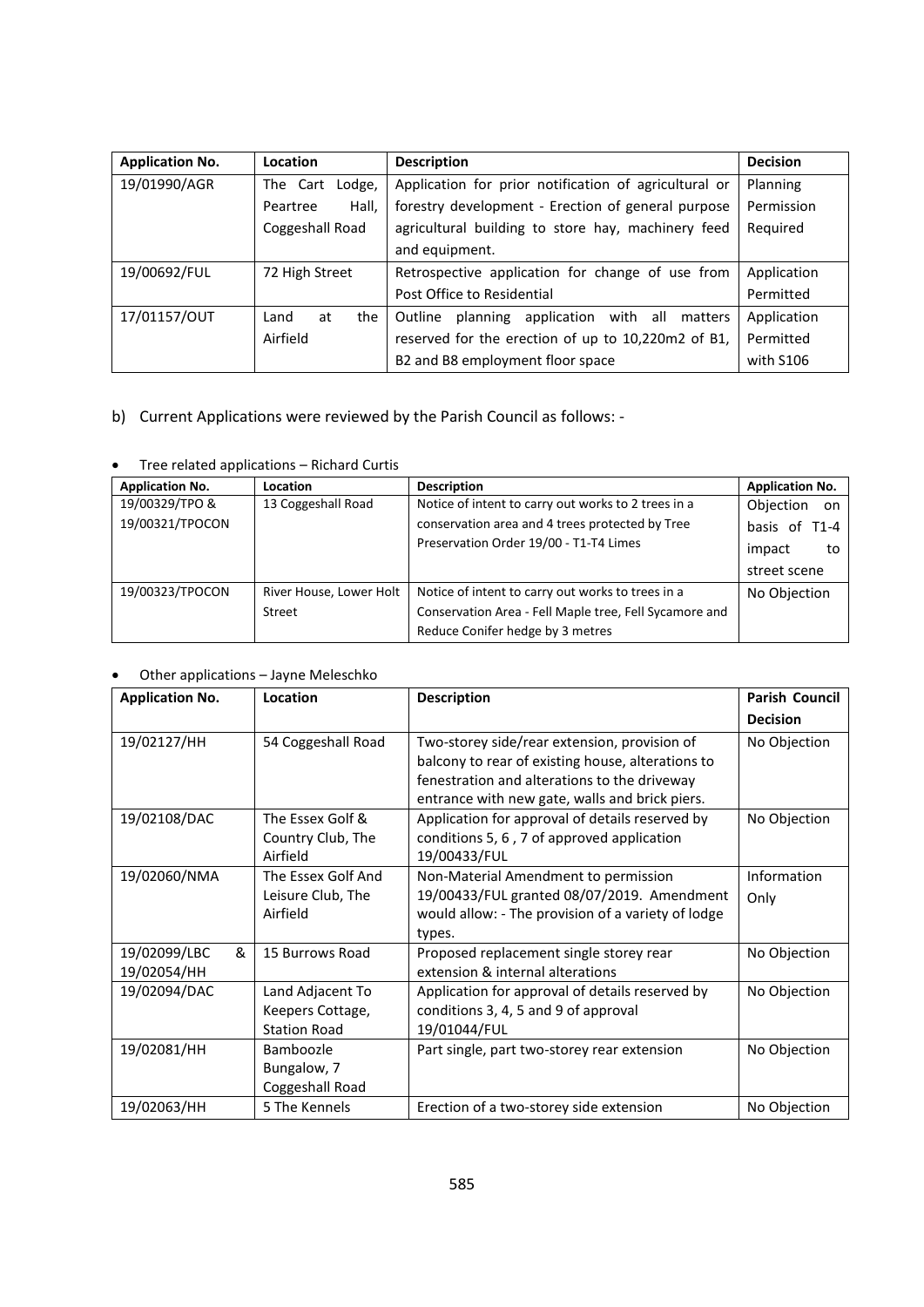| <b>Application No.</b> | Location                             | <b>Description</b>                                                                                                                            | <b>Parish Council</b>                                                                                                  |
|------------------------|--------------------------------------|-----------------------------------------------------------------------------------------------------------------------------------------------|------------------------------------------------------------------------------------------------------------------------|
|                        |                                      |                                                                                                                                               | <b>Decision</b>                                                                                                        |
| 19/02223/DAC           | Becklands Farm,<br>America Road      | Application for approval of details reserved by<br>condition 1 of approved application<br>19/00534/COUPA                                      | No Objection                                                                                                           |
| 19/02160/HH            | Caernarvon House,<br>Coggeshall Road | Two-storey extension with pitched roof and<br>pitched roof dormers to the existing annex<br>building.                                         | Objection<br>on<br>grounds that<br>insufficient<br>information<br>how<br><sub>on</sub><br>building<br>will<br>be used. |
| 19/02159/NMA           | Myrtle Cottage, 2<br>Park Lane       | Non-Material Amendment to permission<br>19/01102/HH granted 19.08.2019. Amendment<br>would allow: Revised fenestration to north<br>elevation. | No Objection                                                                                                           |
| 19/02134/DAC           | Land West Of Station<br>Road         | Application for approval of details reserved by<br>condition 13 of approved application<br>18/00121/OUT                                       | No Objection                                                                                                           |

c) Tey Road Development - Street & Estate Name Members in agreement that Lowefields street name be extended for the new development.

#### 7. **OPEN SPACES PLAN:**

Members agreed to include the following areas on the Open Spaces Plan:-

- MILLENNIUM GREEN Improvements to the roadside boundary hedge of the Millennium Green
- FOOTPATH No. 16 (alongside Bourne Brook) enhancement of this route from the Millennium Green through to the footbridge over the River Colne especially the board walk at the Green end. Make more user friendly.
- MILLENNIUM GREEN improvements to the Green to try and encourage more usage.
- CALA HOMES SITE Include for some facilities on the PC owned land (when it becomes ours) i.e. a couple of suitable benches, waste bins & dog bins, multiuse path
- DE VERE ROAD AREA tidy up the garages area behind the playground
- VILLAGE GREEN implement suitable ongoing use of redundant Telephone kiosk.
- ASHWELLS AMENITY AND PLEASURE GROUND TRUST Installation of metal 5-bar gates and kissing gates to replace wooden similar which are rotting
- CYCLE PATH Earls Colne to Coggeshall via Business Park, Earls Colne Airfield and Marks Hall
- LOCATION TBD Incredible Edible planters
- TEY ROAD FOOTWAY install footway at entrance of Lower Holt Street / Tey Road junction
- CARVED ANGEL FOOTPATH install finger posts
- FOOTPATH/CYCLEPATH NETWORK improvement to pedestrian and cycle access into the centre of the village from all residential areas

In addition, allotment section to be updated to reflect current status and Rec Club Play Area fencing to be removed as now actioned.